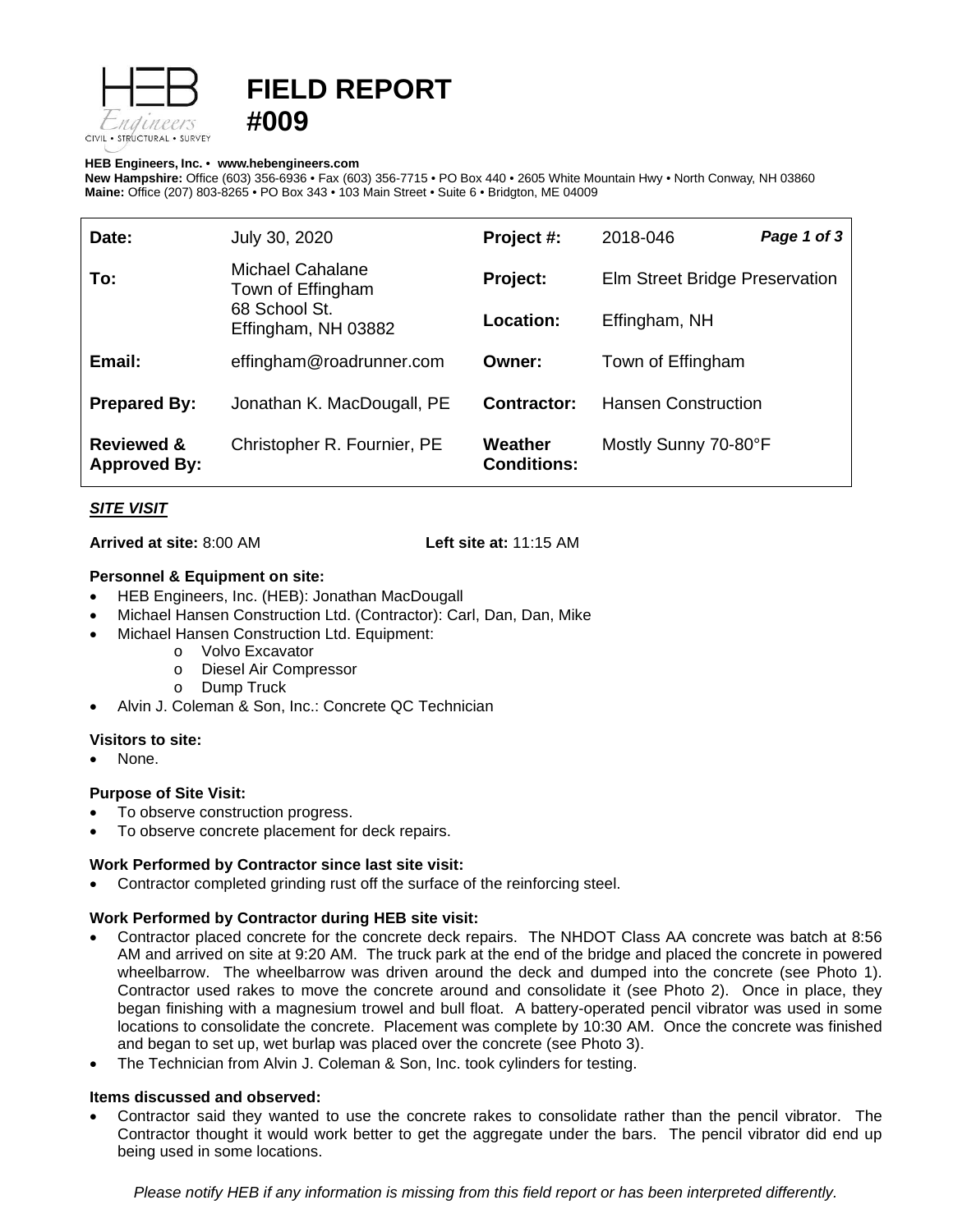- Contractor said they would place the weeper hoses on the wet burlap and install a poly tarp over all the burlap and hoses.
- Contractor and Engineer discussed containment for further demo of the bridge joint. Contractor said they would come up with something. Engineer also noted that the loose concrete block at the corner of the abutment is bigger than initially assumed. Contractor said it would be fine to repair.
- Contractor and Engineer discussed the plan for the use of the Snooper inspection truck. Contractor would like to have the truck on site within a week. They will test cylinders to help determine strengths before putting on the bridge.

### **Work Scheduled:**

- Contractor to continue removing expansion joints.
- Deliver Snooper truck to site the week of August 3, 2020.

## **Outstanding Construction Issues:**

• Install containment to prevent demolition debris from falling in the river (FR #008, July 27, 2020).

#### **Next Observation:**

• Tuesday, August 4, 2020.

### **Photos:**

• Taken by JKM July 30, 2020.



Photo 1: View of concrete from wheelbarrow.